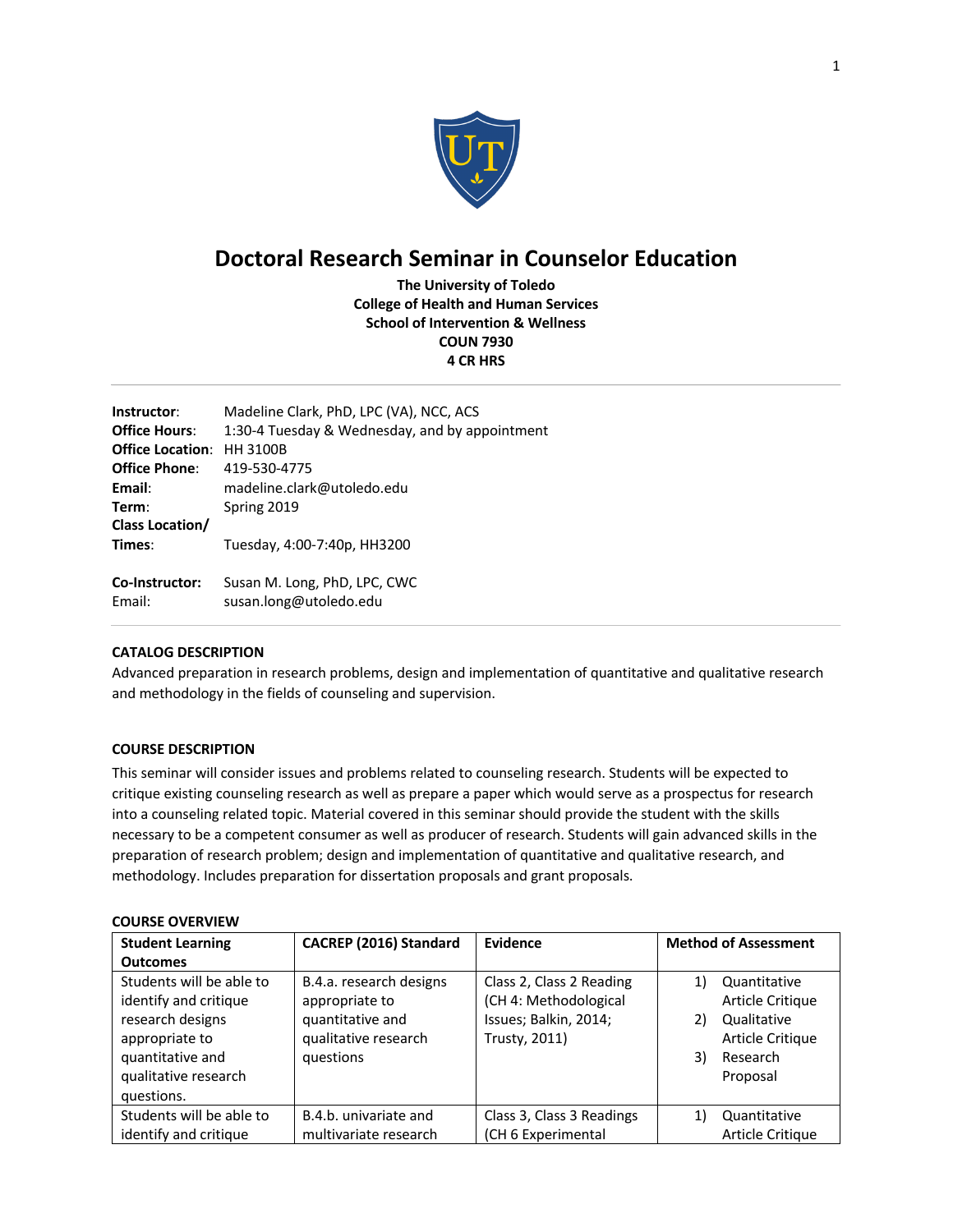| univariate and<br>multivariate research<br>designs and data analysis<br>methods.                                                                       | designs and data analysis<br>methods                                                                                  | Designs; CH 7 Predictive<br>Designs; Balkin &<br>Sheperis, 2011; Petrocelli,<br>2003; Trusty et al., 2004)                                                                                                                                                         |    |                                        |
|--------------------------------------------------------------------------------------------------------------------------------------------------------|-----------------------------------------------------------------------------------------------------------------------|--------------------------------------------------------------------------------------------------------------------------------------------------------------------------------------------------------------------------------------------------------------------|----|----------------------------------------|
| Students will be able to<br>identify and critique<br>qualitative designs and<br>approaches to qualitative<br>data analysis.                            | B.4.c. qualitative designs<br>and approaches to<br>qualitative data analysis                                          | Class 5 and Class 5<br>Readings (CH 9 Case<br>Study); Class 10 and Class<br>10 Readings (CH 10,<br>Grounded Theory; Hays &<br>Wood, 2011; Hays et al.,<br>2016); Class 7 and Class 7<br>Readings (CH 11,<br>Phenomenology;<br>Amankwaa, 2016; Wilson,<br>$2015$ ). | 1) | Qualitative<br>Article Critique        |
| Students will identify and<br>understand emergent<br>research practices and<br>processes.                                                              | B.4.d. emergent research<br>practices and processes                                                                   | Class 9 and Class 9<br>Readings (CH 12,<br>Narrative Research; CH<br>15, Action Research;<br>Guiffrida et al., 2011;<br>Rowell, 2006).                                                                                                                             | 1) | Research<br>Tradition<br>Presentations |
| Students will identify and<br>understand models and<br>methods of instrument<br>design.                                                                | B.4.e. models and<br>methods of instrument<br>design                                                                  | Class 10 and Class 10<br>Readings (McKibben &<br>Silvia, 2016; Ponterotto et<br>al., 2013; Sink & Mvudu,<br>$2015$ ).                                                                                                                                              | 1) | Research<br>Tradition<br>Presentations |
| Students will understand<br>and apply models and<br>methods of program<br>evaluation.                                                                  | B.4.f. models and<br>methods of program<br>evaluation                                                                 | Class 12 and Class 12<br>Readings (CH 16 Program<br>Evalution; Reed, 2015).<br>Guest speaker.                                                                                                                                                                      | 1) | Program<br>Evaluation<br>Assignment    |
| Students will create and<br>apply research questions<br>appropriate for<br>professional research and<br>publication.                                   | B.4.g. research questions<br>appropriate for<br>professional research and<br>publication                              | Class 14 and Class 14<br>Readings (CH 18,<br>Developing a Research<br>Report).                                                                                                                                                                                     | 1) | Research<br>Proposal                   |
| Students will apply<br>professional writing for<br>journal and newsletter<br>publication.                                                              | B.4.h. professional<br>writing for journal and<br>newsletter publication                                              | Class 14 and Class 14<br>Readings (CH 18,<br>Developing a Research<br>Report).                                                                                                                                                                                     | 1) | Research<br>Proposal                   |
| Students will understand<br>and create design and<br>evaluation of research<br>proposals for a human<br>subjects/institutional<br>review board review. | B.4.j. design and<br>evaluation of research<br>proposals for a human<br>subjects/institutional<br>review board review | Class 14 and Class 14<br>Readings (CH 18,<br>Developing a Research<br>Report).                                                                                                                                                                                     | 1) | Research<br>Proposal                   |
| Students will identify<br>grant proposals and other<br>sources of funding.                                                                             | B.4.k. grant proposals and<br>other sources of funding                                                                | Class 14                                                                                                                                                                                                                                                           | 1) | Research<br>Proposal                   |
| Students will understand                                                                                                                               | B.4.I. ethical and                                                                                                    | Class 1 (CH 1 Current                                                                                                                                                                                                                                              | 1) | Quantitative                           |
| and apply ethical and<br>culturally relevant                                                                                                           | culturally relevant<br>strategies for conducting                                                                      | <b>Issues in Counseling</b><br>Research, CH 2 Ethical                                                                                                                                                                                                              | 2) | Article Critique<br>Qualitative        |
| strategies for conducting                                                                                                                              | research                                                                                                              | Considerations; Lambie &                                                                                                                                                                                                                                           |    | Article Critique                       |
| research.                                                                                                                                              |                                                                                                                       | Vaccaro, 2011; O'Hara et                                                                                                                                                                                                                                           | 3) | Research                               |
|                                                                                                                                                        | <b>6.A.5 Doctoral students</b>                                                                                        | al., 2016; Wester, 2011)<br>Classes $1 - 15$ (see                                                                                                                                                                                                                  |    | Proposal<br>Research                   |
| <b>Students will be prepared</b><br>to complete dissertation                                                                                           | must complete                                                                                                         | content above)                                                                                                                                                                                                                                                     |    | 1)<br>Proposal                         |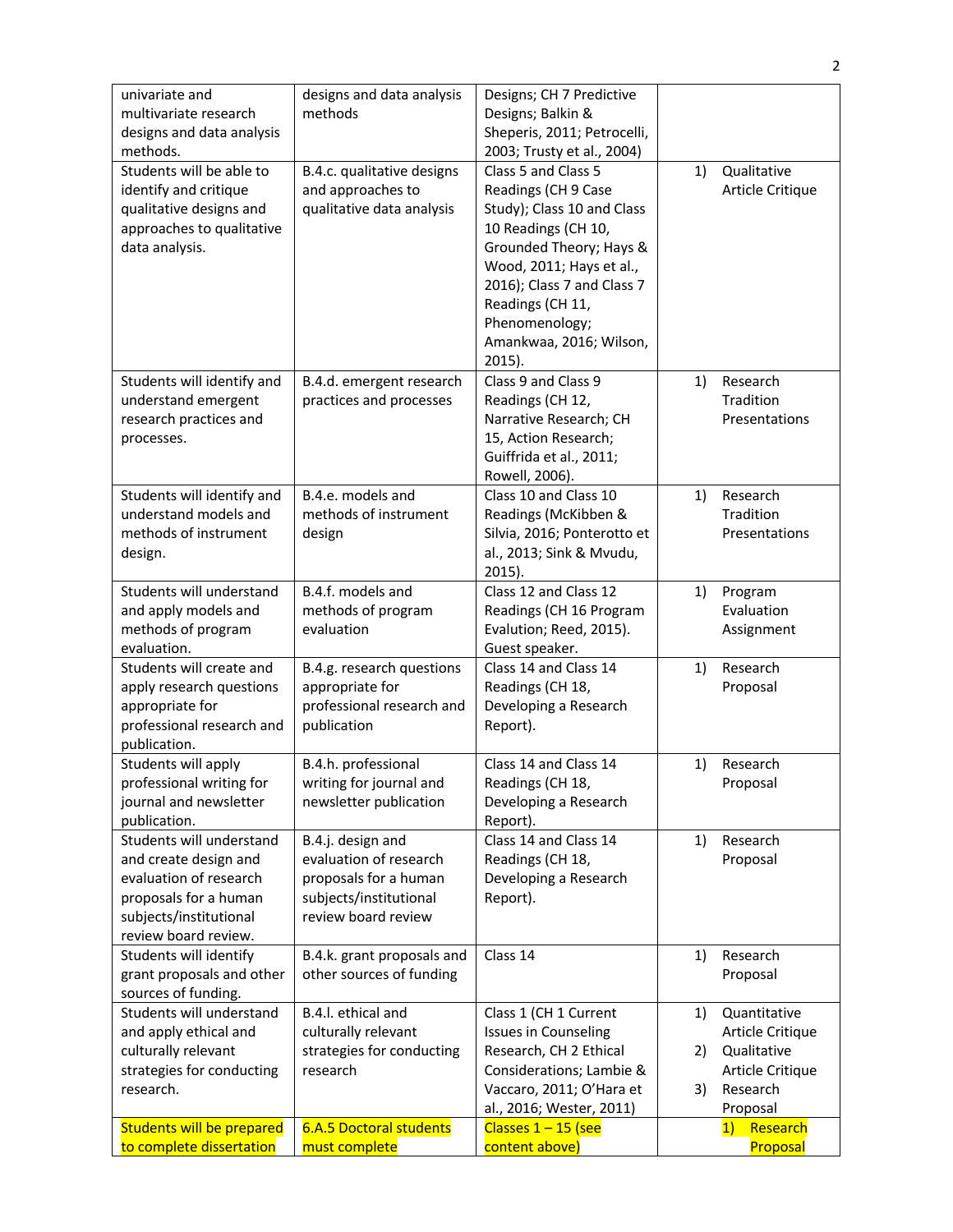| research in the areas of | dissertation research  |
|--------------------------|------------------------|
| counseling practice,     | focusing on areas      |
| counselor education,     | relevant to counseling |
| and/or counselor         | practice, counselor    |
| supervision.             | education, and/or      |
|                          | supervision.           |

# **TEACHING STRATEGIES**

This course will be taught in a traditional face-to-face format, however the course will be focused on seminarstyle learning and dissemination of information. Engaged pedagogical practices will be implemented, meaning students will be expected to take an active part, along with the instructor, in co-creating an effective learning environment that meets the needs of the class. Your learning in this course will be dependent on your engagement with readings, assignments, course discussions, and course participation.

Blackboard will be used as a course enhancement tool. Students should have a computer or access to a computer running Windows XP, Vista, or 7, or a Macintosh with the latest system software and the ability to play audio and video. A high speed Internet connection with latest versions of Microsoft Internet Explorer or Mozilla Firefox are recommended as these two browsers appear to work best with Blackboard. If you have a problem accessing, reading, displaying, or playing any of the content on the Blackboard site, DO NOT contact your instructor. Instead, contact Learning Ventures (419.530.8835) for assistance.

# **PREREQUISITES**

Master's degree in counselor education

# **REQUIRED TEXTS AND MATERIALS**

Sheperis, C.J., Young, J.S., & Daniels, M.H. (2015). Counseling research: *Quantitative, qualitative, and mixed methods* (2nd ed.). Boston, MA: Pearson.

\*additional readings as listed on the course schedule will be provided on blackboard.

# **COURSE AND INSTITUTIONAL POLICIES**

# **Policy on late or unfinished assignments**:

Late assignments are subject to a penalty of 10% of the award for every day they are late **and will only be accepted with prior approval of the instructor**. IMPORTANT: A grade of PR will not be awarded except under extraordinary circumstances, such as prolonged illness. If such circumstances arise, it is the student's responsibility to notify the instructor immediately and keep the instructor informed of the situation. If all assignments are not received by the end of the examination period the student will be awarded an "incomplete". If the assignments are not received by the end of the next semester the incomplete will be changed to an F. No assignments will be accepted after this date, in other words, the F will stand. Cheating, submitting work other than your own, or plagiarism may result in penalties ranging from an F in the course to expulsion from the university.

**The University of Toledo's Missed Class Policy:** Please be sure to review the University's missed class policy.

**Accommodation of student needs**: Students needing special arrangements for test taking, note taking, special print, or other considerations for successful completion of the course should discuss these needs with the instructor at the beginning of the course. Every effort will be made to make reasonable accommodations to facilitate student learning and performance.

**Electronic devices**: Students may record lectures as long as this can be done unobtrusively. Communication devices must be turned to vibrate as a courtesy to others. Computers and tablets may be used; it is expected that students will use them professionally and in ways additive to the course and learning environment.

**Course Changes**: The course schedule, requirements, procedures, content, etc., are subject to change by the instructor once the course is underway. Students will be apprised of any changes during regular class meetings.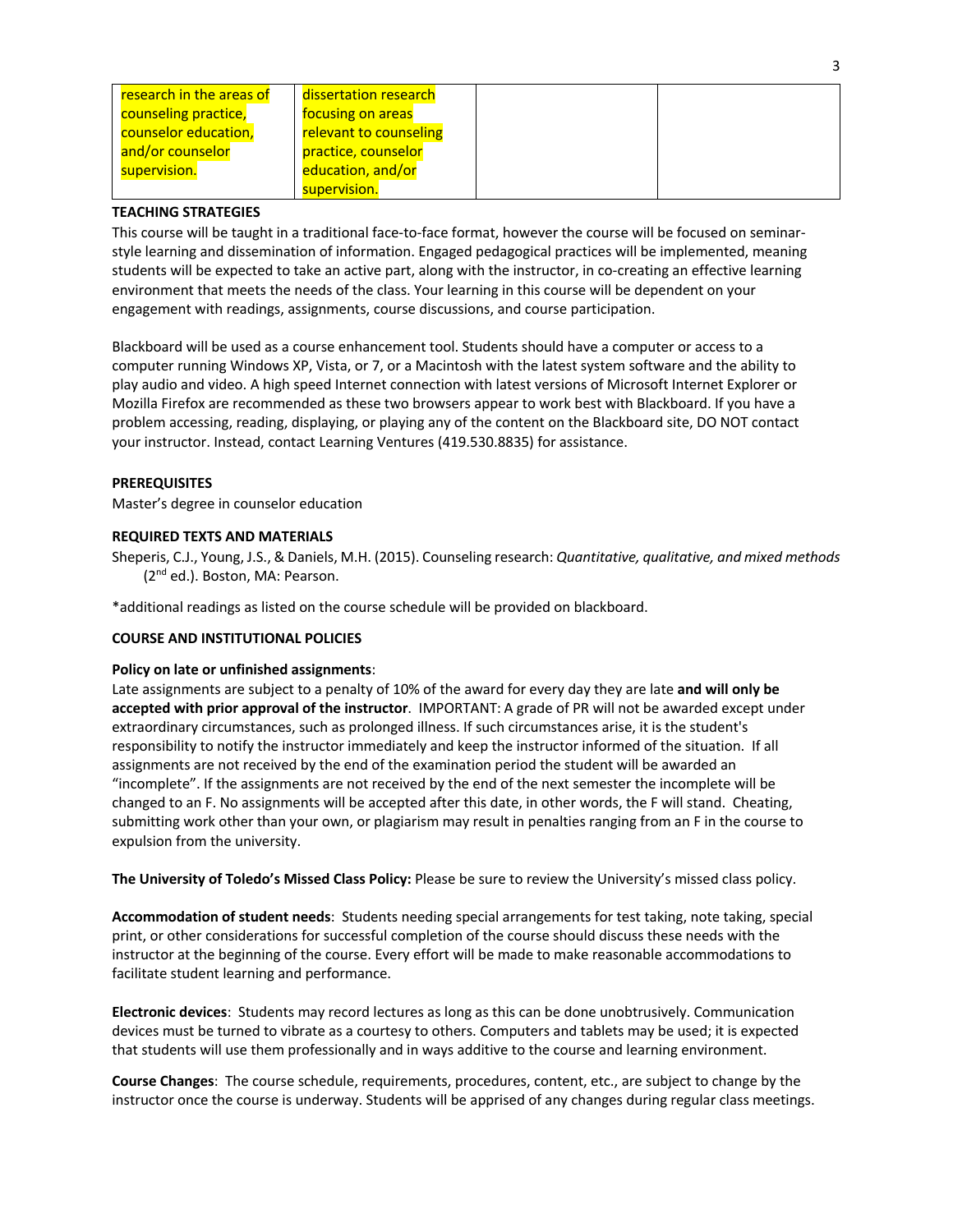# **Nondiscrimination on the Basis of Disability**

The University is an equal opportunity educational institution. Please read The University's Policy Statement on Nondiscrimination on the Basis of Disability – Americans with Disabilities Act Compliance.

#### **Academic Dishonesty**

All students are subject to the University Policy Statement on Academic Dishonesty in the current University Catalog. Academic dishonesty will not be tolerated. Please read The University's Policy Statement on Academic Dishonesty.

#### **Copyright Notice**

The materials in the course website are only for the use of students enrolled in this course for purposes associated with this course, and may not be retained or further disseminated.

### **Diversity and Inclusion**

In concert with the University of Toledo's values and expectations, the students, faculty and staff within the College of Health and Human Services uphold the tenets pledged by the University to respect and value personal uniqueness and differences. Specifically, we will actively participate in the initiatives of the University to attract and retain diverse students, faculty and staff; to challenge stereotypes; and to promote sensitivity toward diversity and foster an environment of inclusion in all curricular and extra-curricular activities. Hence, all students enrolled in this course will be expected to:

- Be considerate of the thoughts and ideas of others
- \_Demonstrate accountability, integrity and honor in all course-related activities
- Promote a collaborative and supportive educational environment
- \_Treat every individual with kindness, dignity, and respect regardless of:
	- o Gender
		- o Race / Ethnicity o Religion o Sexual Orientation, Gender Identity, Gender Expression o Impairment(s) / Disability(ies) o Political Views o Social Class / Socioeconomic Status o Linguistic Diversity o Nationality / Country of Origin o Other Element(s) of Uniqueness

### **GRADING POLICIES**

Learners will be assessed as follows. Specific guidelines and grading criteria will be provided with each assignment. Grades and instructor feedback for each assignment will be posted to the Grade Book within one week, if not earlier, after each assignment has been completed.

| <b>Assignments/Assessments</b>                 | <b>Total Points</b> |
|------------------------------------------------|---------------------|
| Quant & Qual Article Critiques (5 points each) | 10                  |
| Annotated Bibliography                         | 15                  |
| Program Evaluation Design                      | 20                  |
| Method/Tradition Presentation                  | 10                  |
| Project Proposal and Presentation              | 45                  |
| Total                                          | 100                 |

Learners are expected to complete and submit all assignments by the due date listed in the Course Schedule. Late assignments and make-up tests will not be permitted unless arrangements are discussed and approved well before the required due date. Ask questions as soon as possible if you do not understand an assignment. Due to the nature of this course, no extra credit will be offered.

#### **Detailed Descriptions of Assignments are found below.**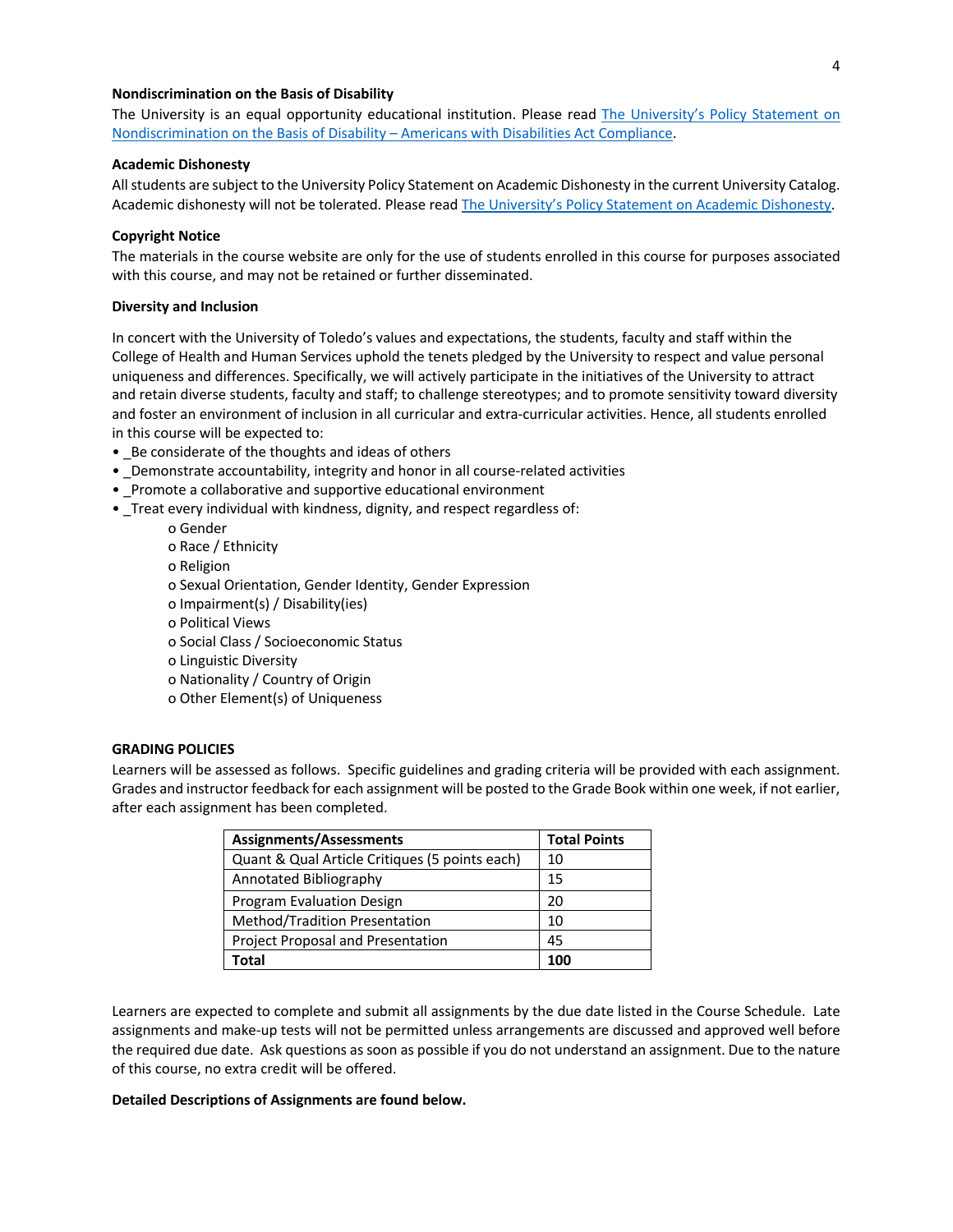The grading scale for this course is as follows:

| A         | 96-100         | $\mathsf{C}$ | 73-76.9      |
|-----------|----------------|--------------|--------------|
| А-        | $90 -$<br>95.9 | $C -$        | 70-72.9      |
| $B+$      | $87-$<br>89.9  | D+           | 67-69.9      |
| B         | 83-<br>86.9    | D            | 63-66.9      |
| <b>B-</b> | 80-<br>82.9    | D-           | 60-62.9      |
| $C+$      | $77 -$<br>79.9 | F            | 59.9 or less |

# **AMERICANS WITH DISABILITIES ACT**

The University of Toledo is committed to providing equal access to education for all students. If you have a documented disability or you believe you have a disability and would like information regarding academic accommodations/adjustments in this course, please contact the Student Disability Services Office at 419-530-4981 (voice) or 419-530-2612 (TDD).

### **GENERAL ACCESSIBILITY STATEMENT ON COURSE TECHNOLOGY**

In conjunction with The University's commitment to ensuring equal access to all technology-based information, this course contains technologies that learners can use regardless of age, ability or situation. The course's platform, Blackboard Learn, is a certified web-accessible platform, satisfying Level AA conformance criteria of Web Content Accessibility Guidelines (WCAG 2.0). External sites used in the course, such as Echo360, are compliant with Section 508 standards, and the media players used in the course support closed captioning, are keyboard operable, and compatible with screen reading software.

If any accommodations, beyond what is provided, are needed for equal access to any of this course content, please contact the instructor as soon as possible. The University of Toledo's Office of Student Disability Services processes closed captioning requests for videos and other media from the instructor, which may take up to four (4) business days to complete.

# **ASSIGNMENT DESCRIPTIONS**

#### **Qualitative and Quantitative Article Critiques (2 Assignments @ 5 points each = 10 points)**

*This assignment meets CACREP standards B4a, B4b, B4d, B4h, and B4l.* 

**Quant Due: 1/29**

# **Qual Due: 2/19**

You will first select a method/tradition appropriate article for quant and qual. After thoroughly reading the article please address the following in 2-3 APA formatted pages (cover page not included in pagination; no abstract necessary for this assignment). Include a cover page and reference for the particular article you critiqued. Turn in the article with your assignment.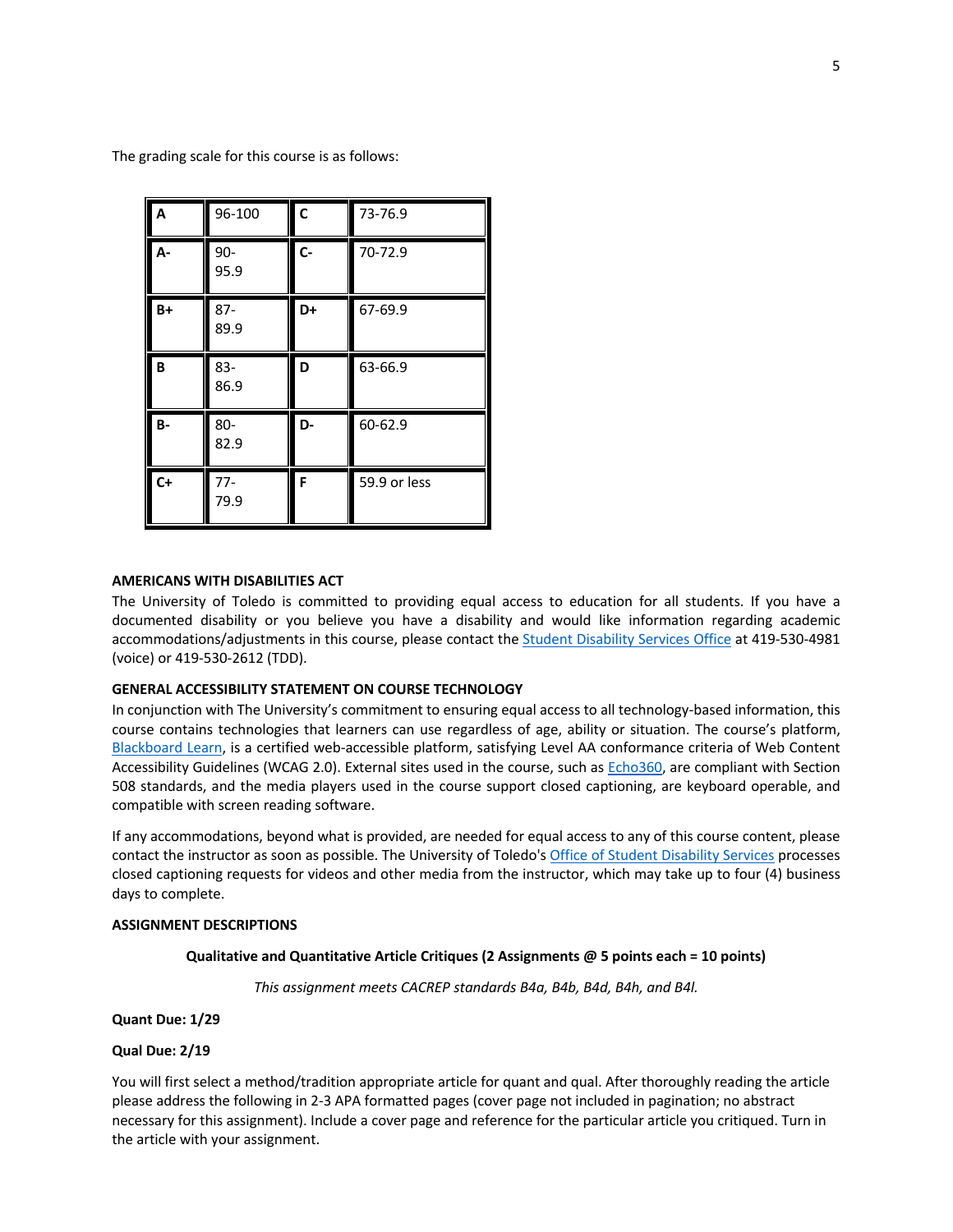- Briefly summarize the article.
- Review the literature review, is it thorough? Other writing issues?
- Scour the method section, what weakness did you notice? Is this research rigorous, and why? If you were an editor would you publish this article?
- Review the results; were they presented clearly and accurately?
- Review discussion and interpretation for issues with interpretation, issues with limitations, etc.
- Conclude with your overall summary of the article, what changes you might make, etc.

# **Method/Tradition Presentation (10 points)**

#### *This assignment meets CACREP standards B4a, B4b, and B4d.*

#### **Various Dates throughout the semester (see syllabus)**

You will work in pairs to present on a research tradition or method (i.e., multi-level modeling, hierarchical linear regression, MANOVA, grounded theory, phenomenology, PAR, CQR, ethnography, etc.). If you want to do a particular kind of research, now is the time to learn more about it and present it to the class.

This presentation will be approximately 45 minutes to one hour (think a conference presentation) that will include the following components:

- Introduction to your chosen method/tradition and why you chose to present on this (relevant to previous research you have done, interest for dissertation, etc.)
- Review the history of the method, which fields it emerged from (i.e., true experimental/T-testing= medical field, much of qualitative originates in anthropology). How has this method/tradition evolved?
- Theoretical underpinnings of the method/tradition (i.e., what research questions would be appropriate for an ANOVA? Grounded theory?). Explain in detail the basis for this design.
- How do you conduct analysis? Describe thoroughly. Include relevant examples if possible.
- What indicates that this research is valid/reliable OR trustworthy?
- Samples of articles that use this tradition in counseling research
- Time for colleagues to ask questions/gain information

Note: this presentation should cite the seminal works in the area in which you are presenting. Regression? Cohen and Petrocelli. Phenomenology? Moustakas. Grounded Theory? Charmaz. You could, if this presentation applies to your proposal, add these citations to your annotated bibliography and proposal as well (working smarter-not harder). It is also helpful to consider relevant counseling literature to these methodologies.

Please be creative and utilize different presentation strategies, techniques, and platforms. There is no one "right" way to complete this. Use the above points as a guide and make the presentation your own. The goal is to teach your colleagues about different and exciting research topics.

### **Annotated Bibliography (15 points)**

*This assignment meets CACREP standards B4e and B4j.* 

#### **Due: 3/12 by 11:59p via BB**

The purpose of this assignment is to:

- Locate and evaluate source information
- Demonstrate proper citation procedures for bibliographical citations
- Explore possible resources/evidence/examples for your proposal and dissertation
- Familiarize yourself with the various research techniques, methods, and sources available to you
- Prepare you for your research proposal and dissertation

Your Annotated Bibliography must contain a minimum of **50** (yes, fifty!) articles. (Your dissertation will have about 80+ citations so think of this as a good start on proposal).

There is no single way to do an annotated bibliography. You should do what works for you in terms of how you want to/plan to organize your dissertation literature. You will be required to include the following: APA citation,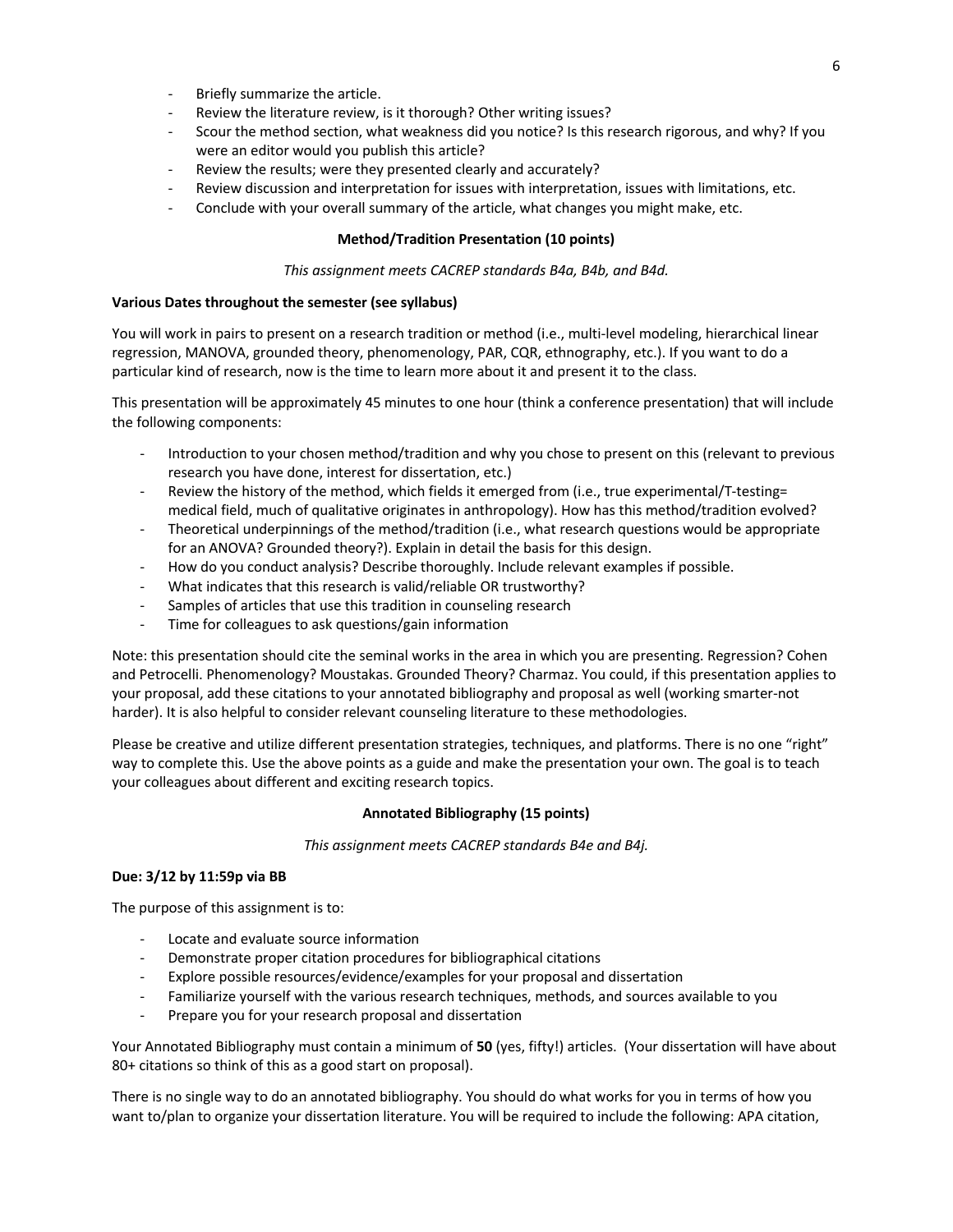brief description of article (1 sentence or so) and method strengths/weaknesses, summarize the results, and say how you might use this citation in your document. All in all, it should be about 3-4 sentences per citation.

You may consider the following format.

Clark, M. & Bower, J.D. (2016). Career experiences of women with major financial barriers. *The Career Development Quarterly, 64,* 373-386. doi:10.1002/cdq.12072

- This article outlines a qualitative study that explored the career experiences of women in poverty (*N*=10). Results indicate that women exist in a system where career is a privilege; multiple barriers exist for this population but resiliency and mentorship helps women navigate careers when facing multiple oppressions. Article only explores the career experiences of ten women, although the method was definitely rigorous  $\odot$ . I may use this article to outline how an intersecting population faces barriers but also relies on internal factors (i.e., resiliency) to navigate oppressive systems.

You could also get the major points across in another format (i.e., excel spreadsheet). Any format is acceptable, as long as it shows 50 entries and it is clear you have evaluated the articles.

# **Group Program Evaluation Design (20 points)**

*This assignment meets CACREP standards B4a, B4b, B4d, B4e, B4g, B4g.*

# **Due: 4/9 by 11:59p via email**

The purpose of this assignment is to:

- Empower students to creatively analyze programs and provide sound evaluations of those programs.
- Enable students to work with a team of colleagues to address a problem in professional counseling/counselor education setting utilizing research methods.
- Help students understand the purposes and processes of program evaluations.

Students will work in teams of 3 to 4 to propose a program evaluation design. Students may choose any program of their choosing, as it relates to professional counseling and counselor education. For example, students may evaluate the doctoral program's efficacy in instilling CACREP standards, or evaluate research preparedness in our doctoral program. There are various other options that students may choose as well to include community mental health, private practice, school, or other community settings relevant to professional counseling.

A successful PED will include the following information:

- 1. Identify the type of program evaluation to be implemented and the setting which the problem occurs. Include relevant literature.
- 2.What research question will be address in this PED?
- 3. Identify the information collection method(s) you will use.
	- a. Identify the overall purpose of this method
	- b.Identify the advantages of this method
	- c. Identify the challenges associated with this method.
- 4. How will you analyze and interpret your information?
- 5. Who will carry out the evaluation? What is their expertise to do so?
- 6. How and to whom will you communicate the results of your evaluation?
- 7. Develop a budget for your efforts (table format).

Include a cover page, abstract, and references. Include appendices as necessary. This PED should be five to eight pages of text (not including cover page, abstract, references, etc.). This PED should be submitted via email (as it is a group assignment) by 11:59p on the date it is due.

# **Project Proposal & Presentation (45 points)**

*This assignment meets CACREP standards B4a, B4b, B4d, B4e, B4g, B4j.* 

# **Presentations: 4/23 in class**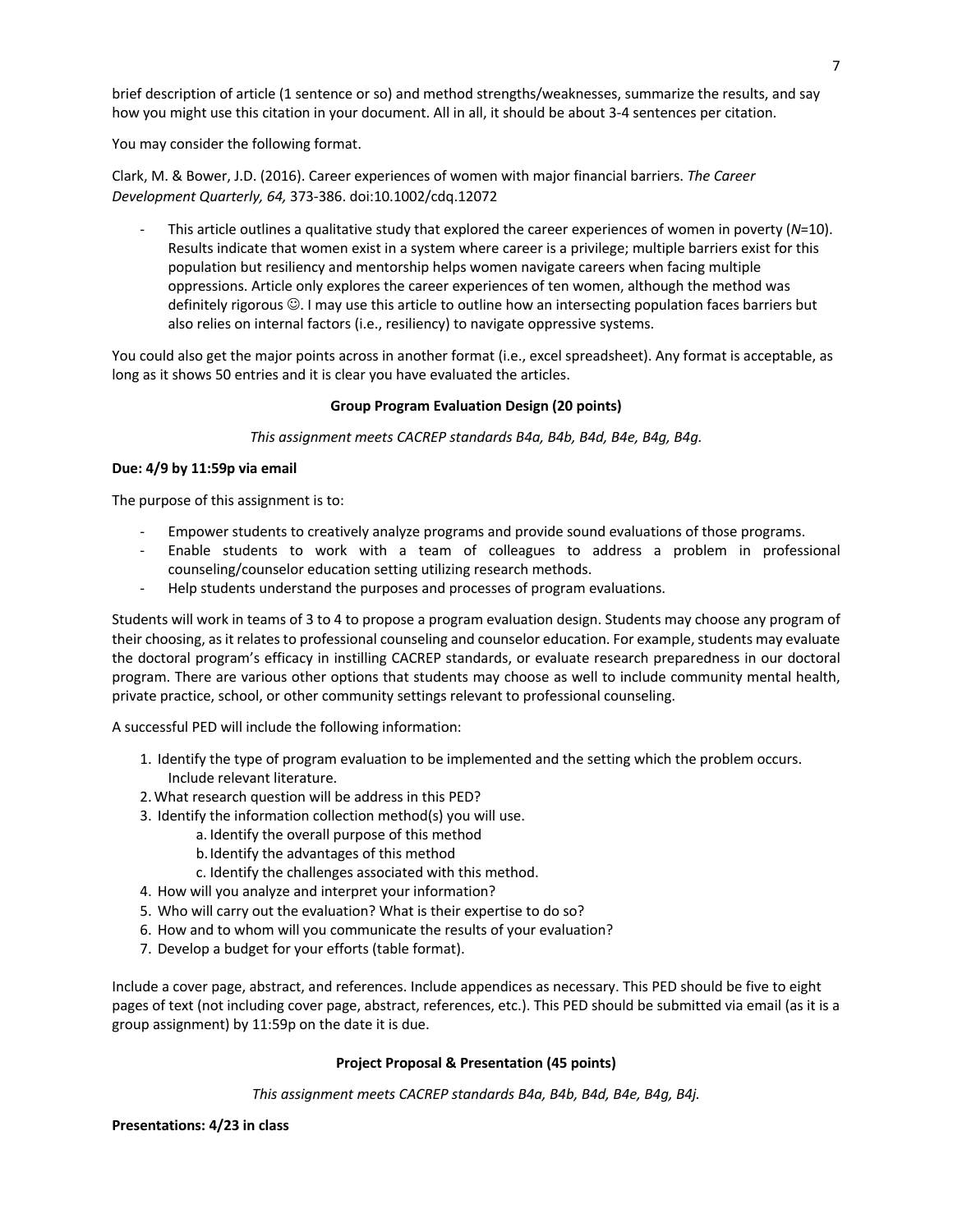### **Guidelines for Research Presentation (5 points)**

You will make a 10-15 minute presentation of your research proposal to the class. You should use the outline for the proposal (see below) to organize your presentation. Members of the class will ask questions to help you clarify and improve your proposal. You may invite your program of study chair/advisor to attend this proposal if you wish. This will be similar to a doctoral dissertation proposal defense meeting only much shorter. You will be graded on the quality and clarity of your presentation.

#### **Proposal Due: 4/30 by 11:59p on BB**

### **Guidelines for Research Proposal (40 points)**

You are to prepare a research proposal of **no more than 25 pages**. The format for the proposal is similar to the doctoral dissertation proposal EXCEPT that the Chapter II Literature Review will be abbreviated. Although the structure of your proposal may vary depending on your topic and methodology, the following should serve as an outline for most quantitative and qualitative research proposals.

#### Chapter I

#### Introduction

#### Statement of the Problem

After a brief introduction, clearly state the problem area or issue you will address.

#### Background of the Problem

Provide a brief review of the literature tracing the historical development of the problem area or issue highlighting research literature.

#### Purposes of the Study

State the purposes of the study; what you hope to discover or accomplish.

#### Research Questions

State the questions you will address in prose form. Example: What effect does a self-enhancement program have on the self-concept of 6th-graders identified as at-risk? *For qualitative studies you might have a primary research question followed by secondary or auxiliary questions.*

This section will demonstrate your ability to formulate research questions appropriate for professional research and publication.

#### Significance of the Study

Why is this study important to conduct? What distinguishes it from previous research; how will it advance knowledge in the field?

#### Definition of Terms

Define relevant terms as they will be used in this proposal.

#### Organization of Chapters

Chapter I introduces the problem and provides a rationale for the study. Chapter II reviews relevant literature. Chapter III presents the methodology to be used in this study.

#### Summary

### Chapter II

#### Review of the Literature

Organize your review under your own subheadings. Typically, your review of the literature will begin with relevant literature that supports your topic in the broadest sense and will narrow in on topics more specific to your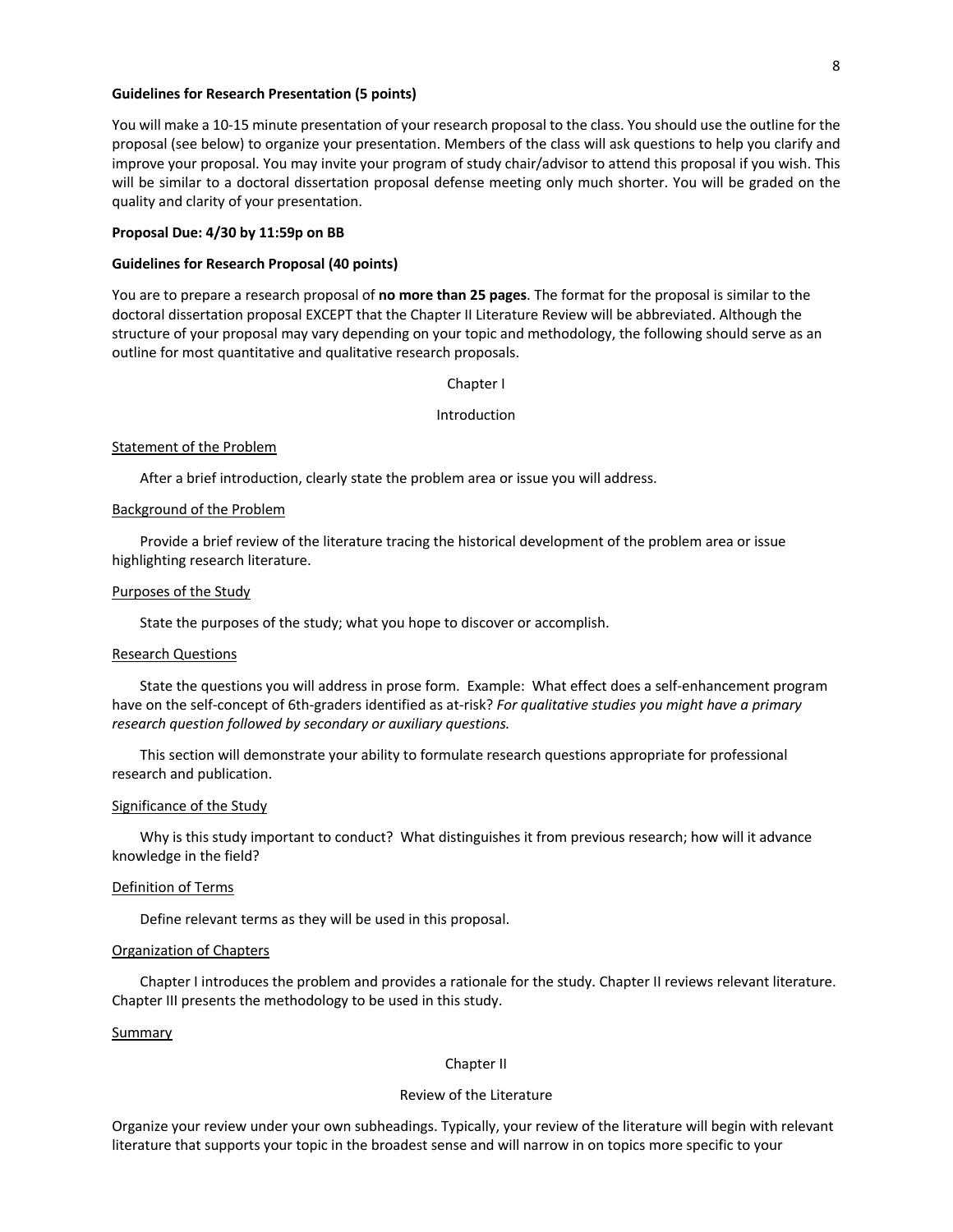research. The review should give the reader a thorough understanding of the background, current knowledge, and limitations of current knowledge in your area. The reader should finish the review convinced of the need for the research you are proposing.

### Chapter III

### Method (*Quantitative Research*)

### Overview of Method

Give a brief overview of the method including research design, participants, instrumentation, and procedures.

### Statistical Hypotheses/Research Question(s)

State the questions you will address as statistical hypotheses stated in the null form. Example: H0: There will be no statistically significant difference between SDQ scores of children receiving the self-enhancement program and those who do not  $(a = .05)$ .

#### Research Design

Identify the research design you are proposing to use. Defend your choice as appropriate for addressing your research questions. This section will demonstrate your ability to create research designs appropriate to quantitative research questions.

### Description of Participants

Identify characteristics of participants relevant to your research. Inclusion criteria should be included.

### Sampling Procedures

Describe step-by-step how you will select participants.

#### **Instrumentation**

You must include information on instrument construction, and validity and reliability data.

#### Procedures/Data Collection

Describe how you plan to conduct your study in sufficient detail to allow replication.

#### Data Analysis

Describe how you plan to analyze your data. Include statistical assumptions and data cleaning information.

#### Statement of Limitations

What are the limitations to the validity and the generalizability of this study? Limitations may be due to methodology (sampling, instrumentation, procedures, analysis), imprecise definition of terms, limited theoretical bases, etc. How will these limitations temper conclusions based on possible outcomes?

#### Funding Sources

Submit information on grant or other funding sources for the research proposal. Submit an RFP, Call for Proposals, Grant Application, or other potential funding source (or sources) for your research proposal. These can be copied from Web Pages. Write a short narrative (250 words) describing how your proposal meets the criteria for the funding source.

# **Potential Funding Sources:**

https://spin.infoedglobal.com/Home/GridResults http://www.nimh.nih.gov/research-funding/index.shtml http://www.ed.gov/legislation/FedRegister/announcements/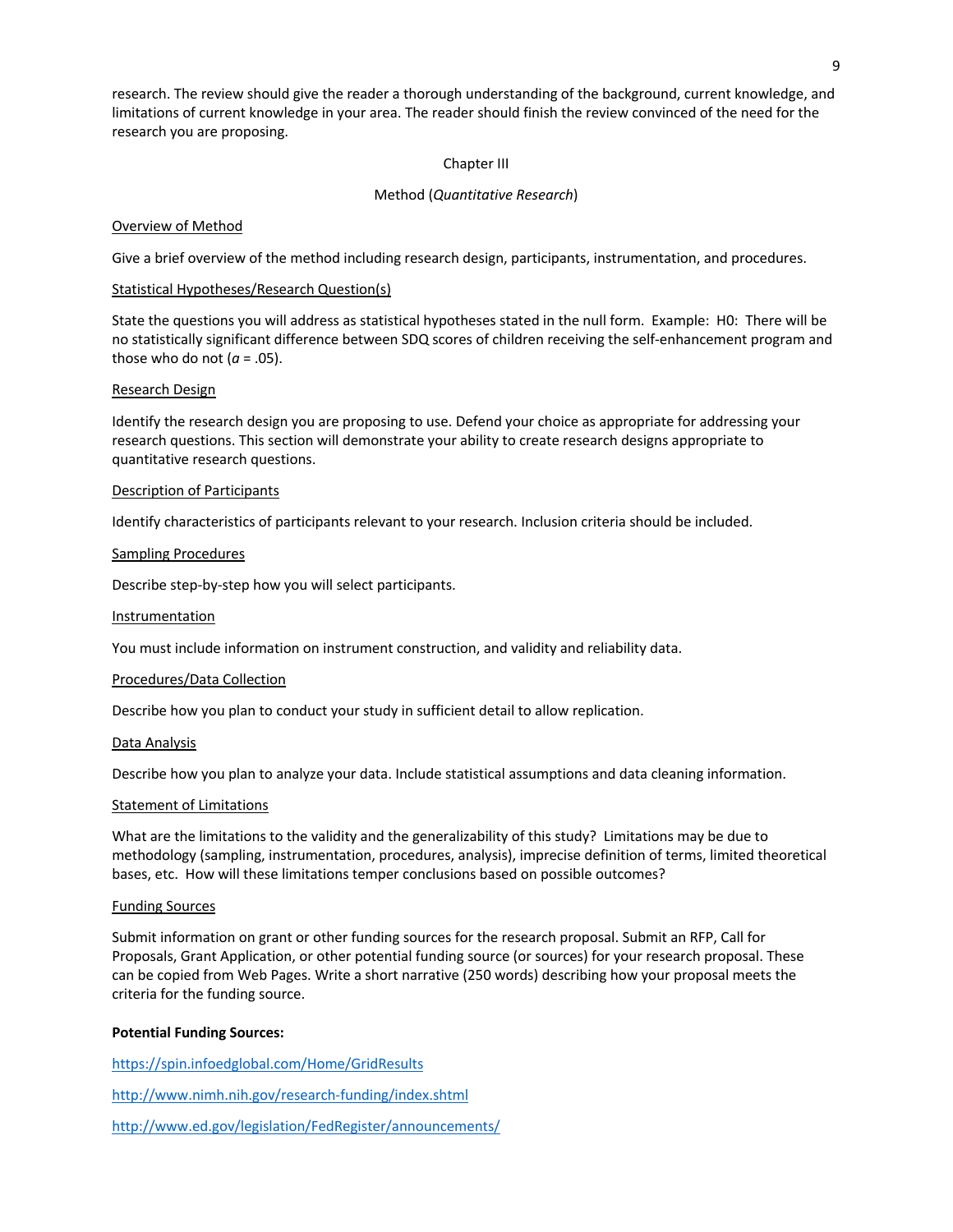# http://www.ed.gov/GrantApps/

Summary

### References

# Informed Consent

Attach copies of the Compliance with Human Subjects form, and all informed consent forms.

# Appendices (e.g., copies of instruments, permission letters, etc.)

# --- Chapter III

# Method (Qualitative Research)

# Overview of Method

This section will demonstrate your ability to create research designs appropriate to qualitative research questions. This will include a review of your paradigm and tradition.

# Summary of Research Question(s)

# Researcher Bias

Describe personal experiences and characteristics which might bias your observations and, where relevant, how you might try to compensate for these biases (i.e., construction of a research/coding team).

# Strategies for Trustworthiness

Describe strategies for trustworthiness implemented and how they were achieved (i.e., prolonged engagement, triangulation, substantive validation, etc.).

# Setting/Entering the Field

Describe salient features about the setting(s) in which you will observe and record data.

#### Participants

Identify characteristics of participants relevant to your research. Describe how participants will be selected and inclusion criteria.

# Data Collection

Describe how data will be collected

#### Data Management

How you will manage and manipulate data, including data display.

#### Data Analysis

Describe how you will analyze data. This should include information about your research team.

# Statement of Limitations

Acknowledge potential limitations due to the scope of the research question, procedures, participants, and author's lens.

### Funding Sources

Submit information on grant or other funding sources for the research proposal. Submit an RFP, Call for Proposals, Grant Application, or other potential funding source (or sources) for your research proposal. These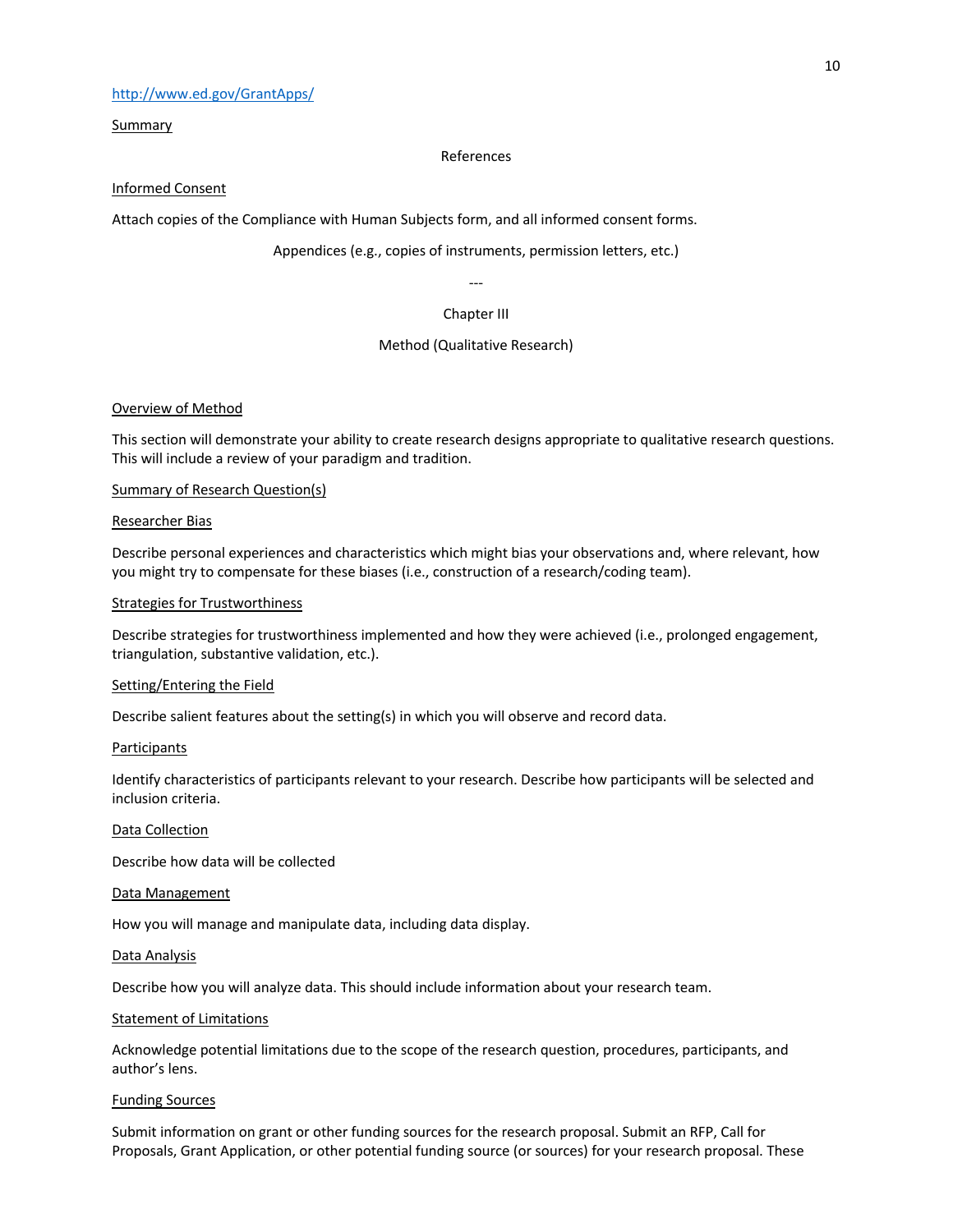can be copied from Web Pages. Write a short narrative (250 words) describing how your proposal meets the criteria for the funding source.

# **Potential Funding Sources:**

https://spin.infoedglobal.com/Home/GridResults

http://www.nimh.nih.gov/research-funding/index.shtml

http://www.ed.gov/legislation/FedRegister/announcements/

http://www.ed.gov/GrantApps/

# Summary

References

# Informed Consent

Attach copies of the Compliance with Human Subjects form, and all informed consent forms.

Appendices

Protocols, etc.

# **PROFESSIONAL DISCLOSURE STATEMENT**

**Madeline Clark, PhD, LPC (Virginia), NCC, ACS** is an assistant professor and doctoral program coordinator of Counselor Education at the University of Toledo. She earned her PhD in Counselor Education and Supervision in 2016, a MSEd in Clinical Mental Health Counseling in 2013, and her BS in Sociology in 2009, all from Old Dominion University in Norfolk, Virginia. Dr. Clark researches poverty and social class issues in counseling and has multiple publications in professional counseling journals such as *Career Development Quarterly, Counselor Education and Supervision,* and *Counseling Outcome Research and Evaluation* among other outlets and book chapters in multiple texts. Dr. Clark has won multiple awards including the Ohio Counseling Association (OCA) Herman J. Peters Award, the OCA research and writing award, the Association for Assessment and Research in Counseling Donald Hood Research Award, and the North Central Association for Counselor Education and Supervision Diversity Award. Dr. Clark has presented over 50 times at local, state, national, and international conferences. In her spare time, Dr. Clark enjoys CrossFit, Olympic weightlifting, her four rescue pets (Ellie, Moses, Sanger, & George), too many television shows, and spending time with her partner Victor.

# **Course Outline**

| <b>Week</b> | Date | <b>Topic</b>                                |
|-------------|------|---------------------------------------------|
| $\mathbf 1$ |      | Review Syllabus                             |
|             |      | Ch1: Current issues in counseling research  |
|             |      | <b>Ch2</b> : Ethical Considerations         |
|             |      | Ch3: Reviewing the Literature               |
|             | 1/15 | Lambie & Vaccaro, 2011                      |
|             |      | O'Hara et al., 2016                         |
|             |      | <b>Wester, 2011</b>                         |
|             |      | *Chose method/tradition presentation dates* |
|             |      | <b>CACREP</b> standards: B4I                |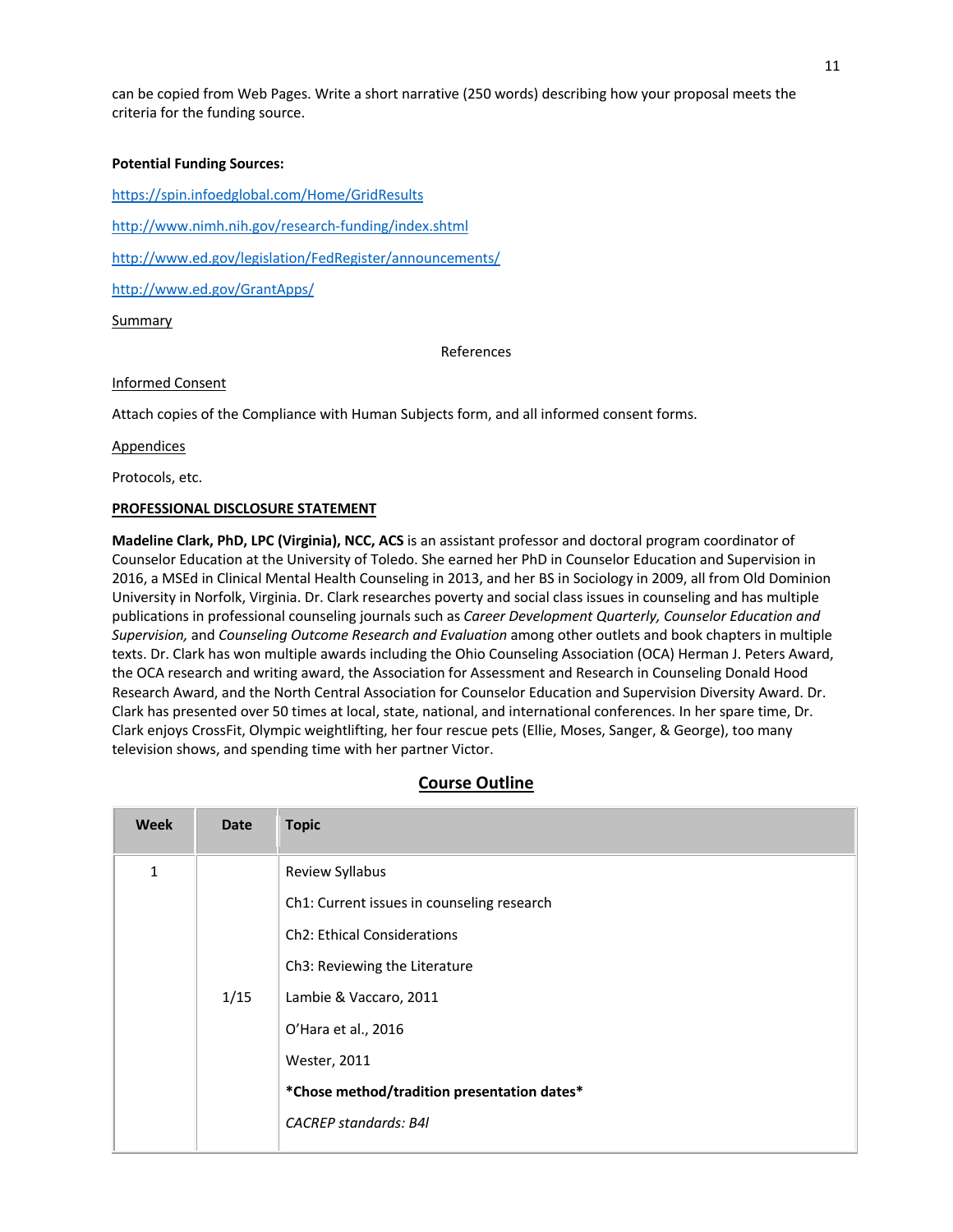| <b>Week</b>             | <b>Date</b> | <b>Topic</b>                                                       |
|-------------------------|-------------|--------------------------------------------------------------------|
| $\overline{2}$          |             | Guest Speaker Gerald Natal- College Librarian, Research Strategies |
|                         |             | Ch4: Methodological Issues                                         |
|                         |             | Ch5: Basic Statistical Concepts and Descriptive Statistics         |
|                         | 1/22        | <b>Balkin, 2014</b>                                                |
|                         |             | <b>Trusty, 2011</b>                                                |
|                         |             | *Chose PED teams/topics*                                           |
|                         |             | CACREP standards: B4a, B4b, B4d                                    |
| 3                       |             | ** Quant Article Critique Due                                      |
|                         |             | <b>**Tradition Presentation</b>                                    |
|                         |             | <b>Writing Research Questions</b>                                  |
|                         |             | Ch6: Experimental Designs                                          |
|                         | 1/29        | Ch7: Predictive Designs                                            |
|                         |             | Balkin & Sheperis, 2011                                            |
|                         |             | Petrocelli, 2003                                                   |
|                         |             | Trusty, et al., 2004                                               |
|                         |             | CACREP standards: B4a, B4b, B4d, and B4g                           |
| $\overline{\mathbf{4}}$ |             | <b>Writing Problem Statements</b>                                  |
|                         |             | Ch8: Single Case Designs                                           |
|                         | 2/5         | Dee, 2015                                                          |
|                         |             | Lenz, 2015                                                         |
|                         |             | CACREP standards: B4a, B4b, B4d, and B4g                           |
| 5                       |             | <b>Identifying Key Terms</b>                                       |
|                         |             | Ch9: Case Study                                                    |
|                         | 2/12        | Herron, 2016                                                       |
|                         |             | Hunt, 2011                                                         |
|                         |             | <b>**Tradition Presentation</b>                                    |
|                         |             | CACREP standards: B4a, B4b, B4d, and B4g                           |
| 6                       |             | <b>Qual Article Critique Due</b>                                   |
|                         | 2/19        | <b>Organizing a Literature Review</b>                              |
|                         |             | Ch10: Grounded Theory                                              |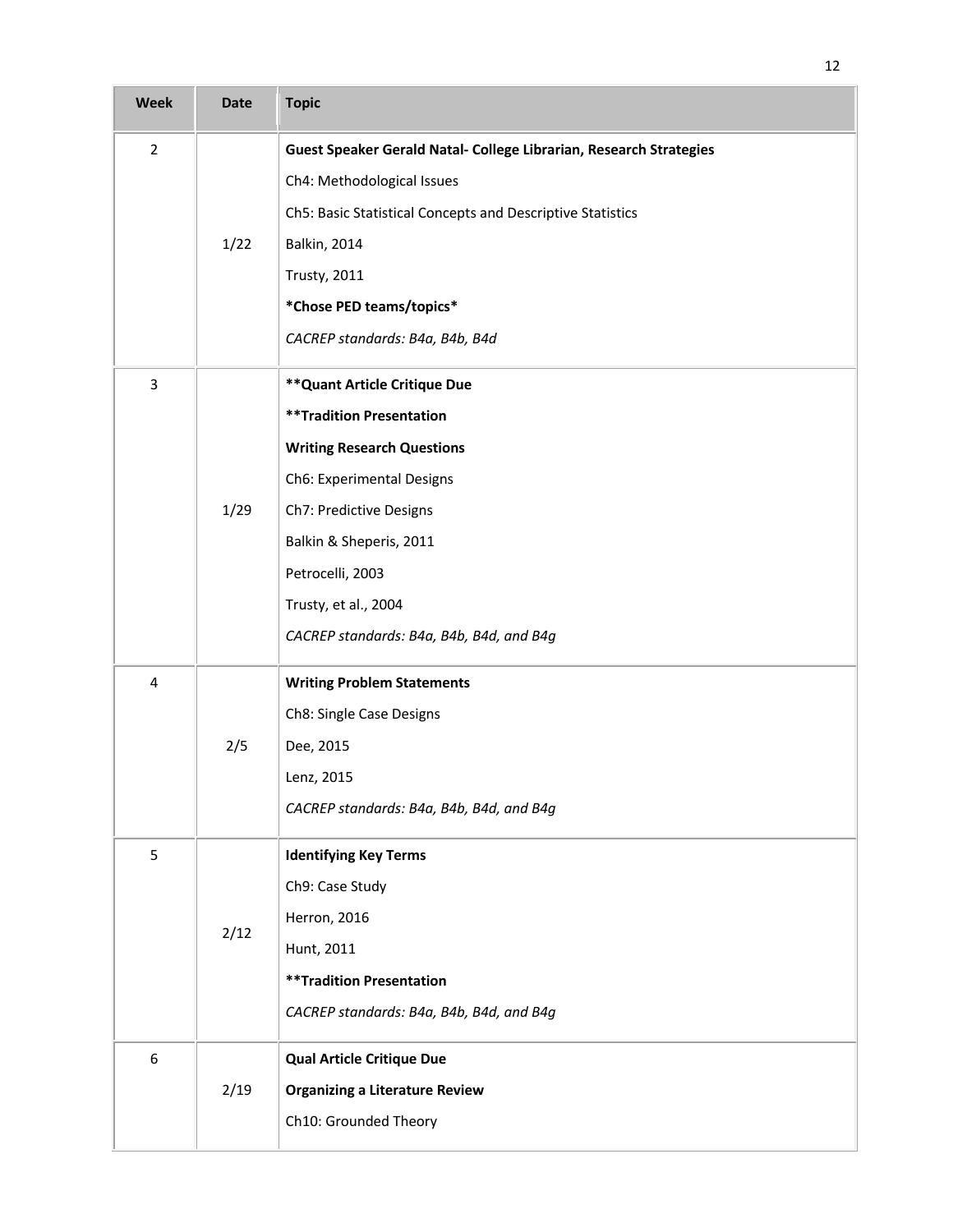| <b>Week</b> | <b>Date</b> | <b>Topic</b>                             |
|-------------|-------------|------------------------------------------|
|             |             | Hays & Wood, 2011                        |
|             |             | Hays et al., 2016                        |
|             |             | <b>**Tradition Presentation</b>          |
|             |             | CACREP standards: B4a, B4b, B4d, and B4g |
| 7           |             | <b>Identifying Instrumentation</b>       |
|             |             | Ch11: Phenomenology                      |
|             | 2/26        | Amankwaa, 2016                           |
|             |             | <b>Wilson, 2015</b>                      |
|             |             | <b>**Tradition Presentation</b>          |
|             |             | CACREP standards: B4a, B4b, B4d, and B4g |
| 8           | 3/5         | No Class, Spring Break                   |
| 9           |             | <b>Annotated Bibliography Due</b>        |
|             |             | <b>Synthesizing Literature</b>           |
|             |             | Ch12: Narrative Research                 |
|             |             | Ch15: Action Research                    |
|             | 3/12        | Guiffrida et al., 2011                   |
|             |             | Rowell, 2006                             |
|             |             | <b>**Tradition Presentation</b>          |
|             |             | CACREP standards: B4a, B4b, B4d, and B4g |
| 10          |             | <b>Best Practices in Data Collection</b> |
|             |             | Ch13: Survey Research                    |
|             |             | Ch14: Mixed Method Design                |
|             |             | Leech & Onwuegbuzie, 2010                |
|             | 3/19        | McKibben & Silvia, 2016                  |
|             |             | Ponterotto, et al., 2013                 |
|             |             | Sink & Mvududu                           |
|             |             | <b>**Tradition Presentation</b>          |
|             |             | CACREP standards: B4a, B4b, B4d, and B4g |
| 11          | $3/26$      | No Class- ACA Conference Week            |